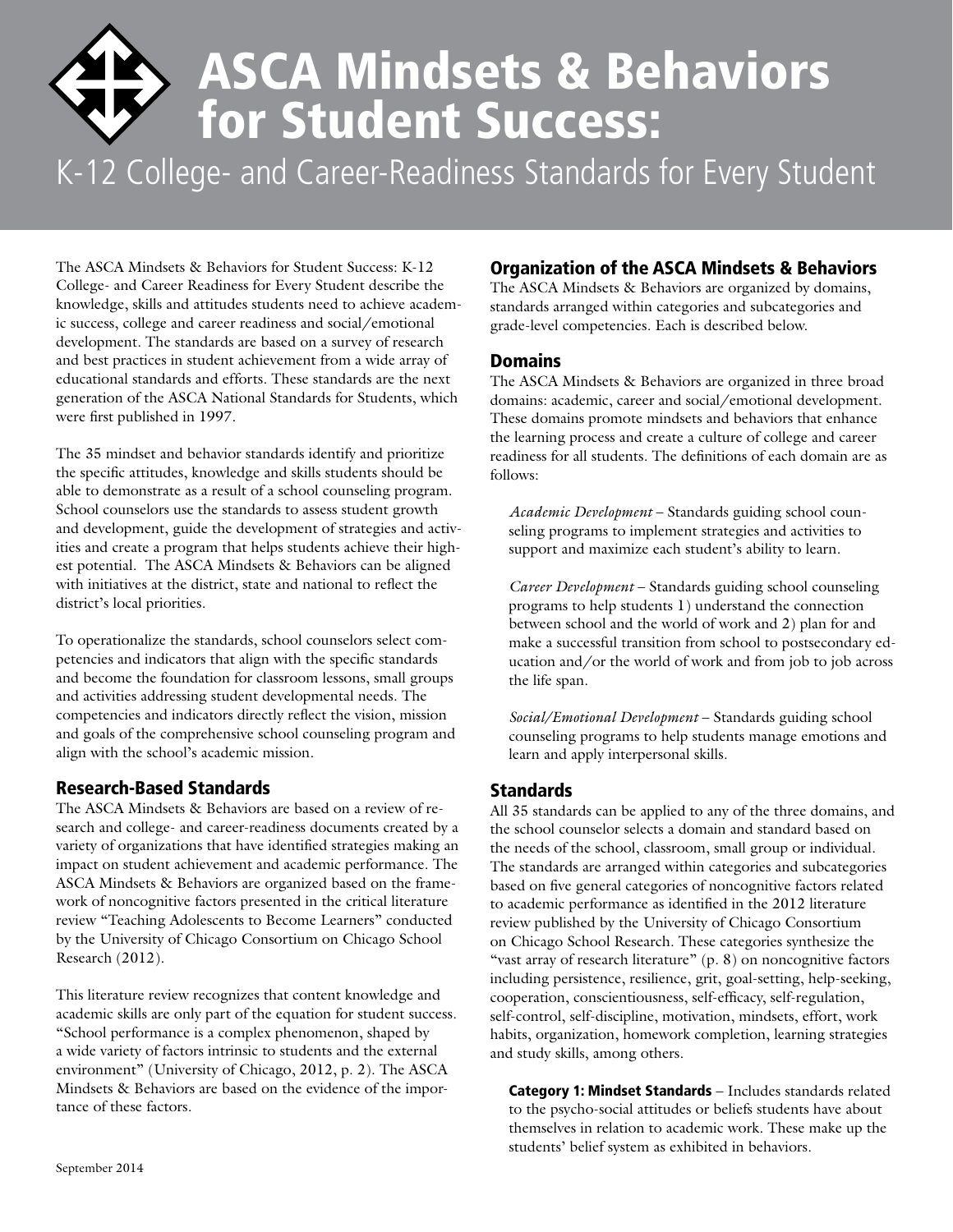Category 2: Behavior Standards – These standards include behaviors commonly associated with being a successful student. These behaviors are visible, outward signs that a student is engaged and putting forth effort to learn. The behaviors are grouped into three subcategories.

- a. Learning Strategies: Processes and tactics students employ to aid in the cognitive work of thinking, remembering or learning.
- b. Self-management Skills: Continued focus on a goal despite obstacles (grit or persistence) and avoidance of distractions or temptations to prioritize higher pursuits over lower pleasures (delayed gratification, self-discipline, self-control).
- c. Social Skills: Acceptable behaviors that improve social interactions, such as those between peers or between students and adults.

### The ASCA Mindsets & Behaviors for Student Success: K-12 College- and Career-Readiness Standards for Every Student

*Each of the following standards can be applied to the academic, career and social/emotional domains.*

#### Category 1: Mindset Standards School counselors encourage the following mindsets for all students.

- 1. Belief in development of whole self, including a healthy balance of mental, social/emotional and physical well-being
- 2. Self-confidence in ability to succeed
- 3. Sense of belonging in the school environment
- 4. Understanding that postsecondary education and life-long learning are necessary for long-term career success
- 5. Belief in using abilities to their fullest to achieve high-quality results and outcomes
- 6. Positive attitude toward work and learning

#### Category 2: Behavior Standards

#### Students will demonstrate the following standards through classroom lessons, activities and/or individual/small-group counseling.

| <b>Learning Strategies</b>                                                             | <b>Self-Management Skills</b>                                                                                        | <b>Social Skills</b>                                                                               |
|----------------------------------------------------------------------------------------|----------------------------------------------------------------------------------------------------------------------|----------------------------------------------------------------------------------------------------|
| Demonstrate critical-thinking skills to<br>1.<br>make informed decisions               | Demonstrate ability to assume<br>$1_{-}$<br>responsibility                                                           | Use effective oral and written<br>$1_{-}$<br>communication skills and listening skills             |
| Demonstrate creativity<br>2.                                                           | 2.<br>Demonstrate self-discipline and self-<br>control                                                               | Create positive and supportive<br>2.<br>relationships with other students                          |
| Use time-management, organizational<br>3.<br>and study skills                          | 3.<br>Demonstrate ability to work<br>independently                                                                   | Create relationships with adults that<br>3.<br>support success                                     |
| Apply self-motivation and self-direction to<br>4.<br>learning                          | Demonstrate ability to delay immediate<br>4.<br>gratification for long-term rewards                                  | Demonstrate empathy<br>4.                                                                          |
| Apply media and technology skills<br>5.                                                | Demonstrate perseverance to achieve<br>5.<br>long- and short-term goals                                              | Demonstrate ethical decision-making and<br>5.<br>social responsibility                             |
| Set high standards of quality<br>6.                                                    | Demonstrate ability to overcome barriers<br>6.<br>to learning                                                        | Use effective collaboration and<br>6.<br>cooperation skills                                        |
| Identify long- and short-term academic,<br>7.<br>career and social/emotional goals     | 7.<br>Demonstrate effective coping skills when<br>faced with a problem                                               | Use leadership and teamwork skills to<br>7.<br>work effectively in diverse teams                   |
| Actively engage in challenging<br>8.<br>coursework                                     | 8.<br>Demonstrate the ability to balance school,<br>home and community activities                                    | Demonstrate advocacy skills and ability to<br>8.<br>assert self, when necessary                    |
| Gather evidence and consider multiple<br>9.<br>perspectives to make informed decisions | Demonstrate personal safety skills<br>9.                                                                             | Demonstrate social maturity and<br>9.<br>behaviors appropriate to the situation and<br>environment |
| 10. Participate in enrichment and<br>extracurricular activities                        | 10. Demonstrate ability to manage transitions<br>and ability to adapt to changing situations<br>and responsibilities |                                                                                                    |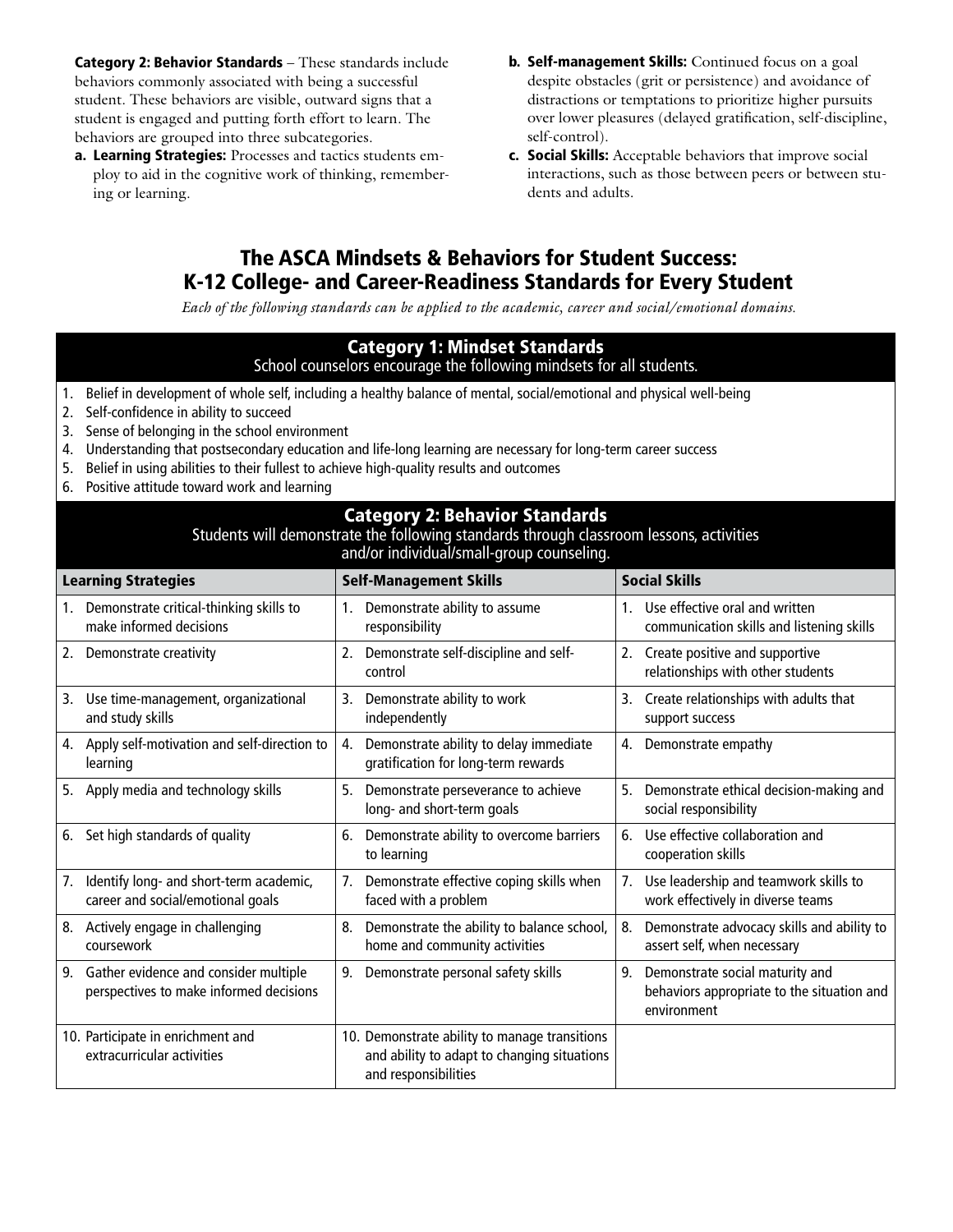#### Grade-Level Competencies

Grade-level competencies are specific, measurable expectations that students attain as they make progress toward the standards. As the school counseling program's vision, mission and program goals are aligned with the school's academic mission, school counseling standards and competencies are also aligned with academic content standards at the state and district level.

ASCA Mindsets & Behaviors align with specific standards from the Common Core State Standards through connections at the competency level. This alignment allows school counselors the opportunity to help students meet college- and career-readiness standards in collaboration with academic content taught in core areas in the classroom. It also helps school counselors directly align with academic instruction when providing individual and small-group counseling by focusing on standards and competencies addressing a student's developmental needs. School counselors working in states that have not adopted the Common Core State Standards are encouraged to align competencies with their state's academic standards and can use the competencies from the ASCA Mindsets & Behaviors as examples of alignment.

#### ASCA Mindsets & Behaviors Database

The grade-level competencies are housed in the ASCA Mindsets & Behaviors database at *www.schoolcounselor.org/studentcompetencies*. School counselors can search the standards by keyword to quickly and easily identify standards that will meet student developmental needs and align with academic content as appropriate. The database also allows school counselors to contribute to the standards by sharing other ways to meet or align with a specific standard.

#### Citation Guide

When citing from this publication, use the following reference:

American School Counselor Association (2014). *Mindsets and Behaviors for Student Success: K-12 College- and Career-Readiness Standards for Every Student.* Alexandria, VA: Author.